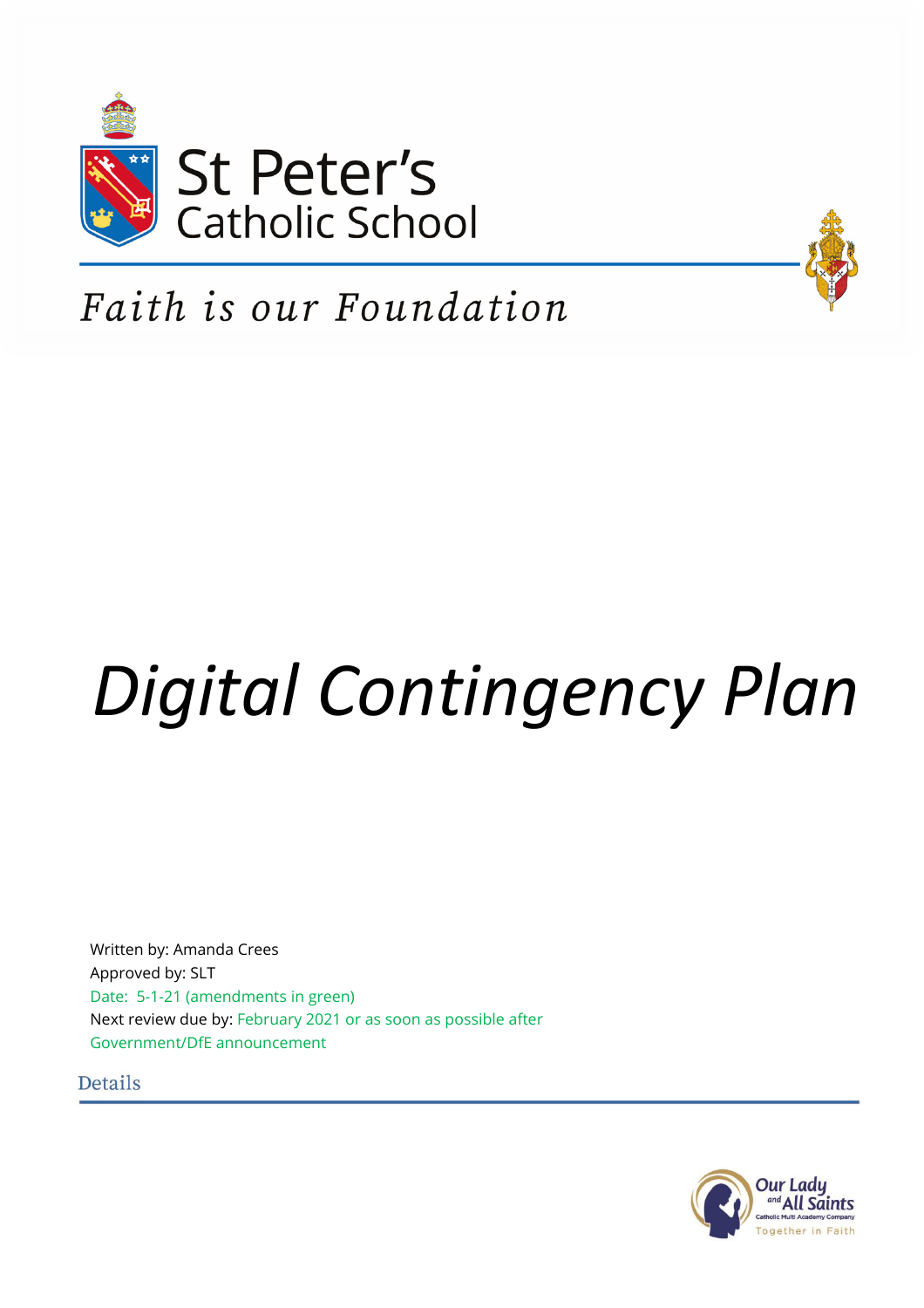

# **Introduction**

This plan will be put into action immediately if:

- There is a local outbreak and the school has to close temporarily for most pupils, like during the initial school closures in March; or
- Individuals or groups of pupils need to self-isolate, but the rest of the school is still open

# **St Peter's Remote Learning Programme**

We plan to provide a programme which will be of equivalent length to the core teaching pupils would receive in school, including daily contact with teachers.

Teachers have been issued with staff laptops, and provided with microphone headphones, if required. Therefore, all are in a position to deliver lessons remotely from home, or in school.

All live remote lessons will be delivered using Microsoft Teams through the school network. No other digital platform is authorised by the school, and must not be used. Please refer to the online safety section (p13) of the **Safeguarding Policy** and our overarching [e-safety policy](file:///C:/Users/creesa/AppData/Local/Microsoft/Windows/INetCache/Content.Outlook/EH35TW3G/cover%20arrangements%20will%20apply.%20%20When%20they%20are%20well%20enough,%20teachers%20will%20work%20from%20home,%20and%20deliver%20remote%20lessons%20to%20all%20their%20classes,%20following%20the%20normal%20timetable%20in%20school.) for further details of our measures to keep our pupils safe online.

All Microsoft Teams lessons to KS4 and KS5 will be recorded live, or in advance of the lesson, if the teacher cannot deliver them at the scheduled time.

**Divergence from the normal timetable operating in school will only happen in the most exceptional circumstances. Even if there is a return to Tier 4.**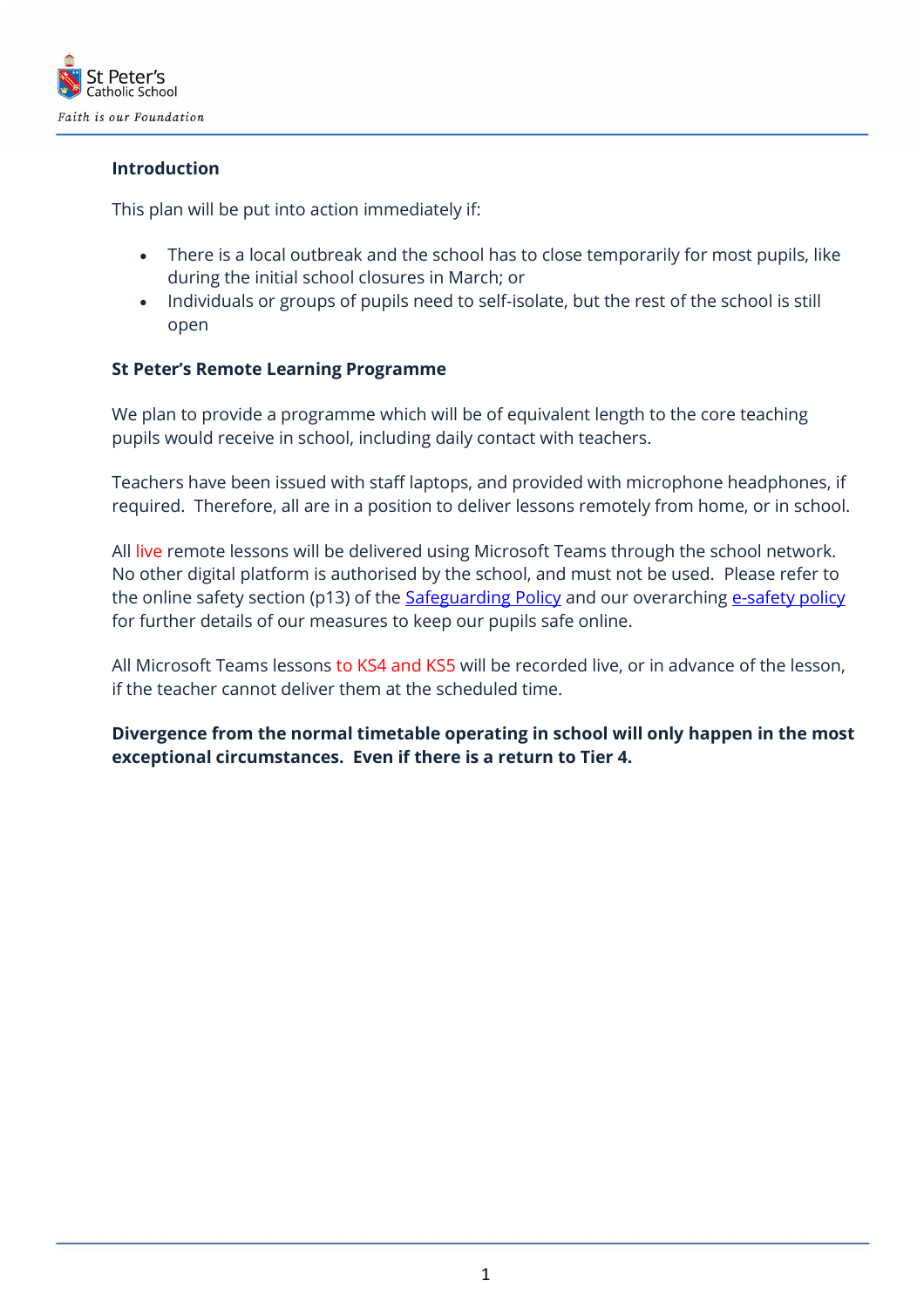

| <b>Level</b>       | <b>Trigger for remote</b> | <b>Contingency Plan</b>                          |
|--------------------|---------------------------|--------------------------------------------------|
|                    | learning                  |                                                  |
| 1                  | Teacher and pupils for    | Teachers will work from home, and                |
|                    | one or more classes       | deliver remote lessons to all their classes,     |
| School open to all | has to self-isolate but   | following the <b>normal</b> timetable in school. |
| years              | are well and able to      |                                                  |
|                    | work from home            |                                                  |
|                    | Teacher has to self-      | Teachers will work from home, and                |
|                    | isolate but is well and   | deliver remote lessons to all their classes,     |
|                    | can work from home,       | following the normal timetable in school.        |
|                    | pupils remain in school   | A member of cover staff will supervise the       |
|                    |                           | pupils during the lesson.                        |
|                    | Teacher is unwell,        | Normal cover arrangements will apply.            |
|                    | pupils remain in school   | When they are well enough, teachers will         |
|                    |                           | work from home, and deliver remote               |
|                    |                           | lessons to all their classes, following the      |
|                    |                           | normal timetable in school.                      |
|                    | Teacher is well and in    | Teacher will teach the lesson in school,         |
|                    | school, one or more       | following the <b>normal</b> timetable to the     |
|                    | pupils self-isolating but | pupils who are there. They will                  |
|                    | are well and can work     | simultaneously teach the lesson remotely         |
|                    | from home                 | by sharing their screen, and using a             |
|                    |                           | microphone (on their headphones, or              |
|                    |                           | other device) to pupils in KS4 and KS5.          |
|                    | Pupil is unwell and has   | Teacher will teach the lesson in school to       |
|                    | to self-isolate, teachers | the pupils who are there, following the          |
|                    | well and in school        | normal timetable. They will                      |
|                    |                           | simultaneously teach the lesson remotely         |
|                    |                           | by sharing their screen, and using a             |
|                    |                           | microphone (on their headphones, or              |
|                    |                           | other device) to pupils in KS4 and KS5           |
|                    |                           | Pupils will be able to access the lesson         |
|                    |                           | when they are well enough through the            |
|                    |                           | recording. If the illness is prolonged, and      |
|                    |                           | extends beyond 14 days, bespoke                  |
|                    |                           | arrangements will be put in place.               |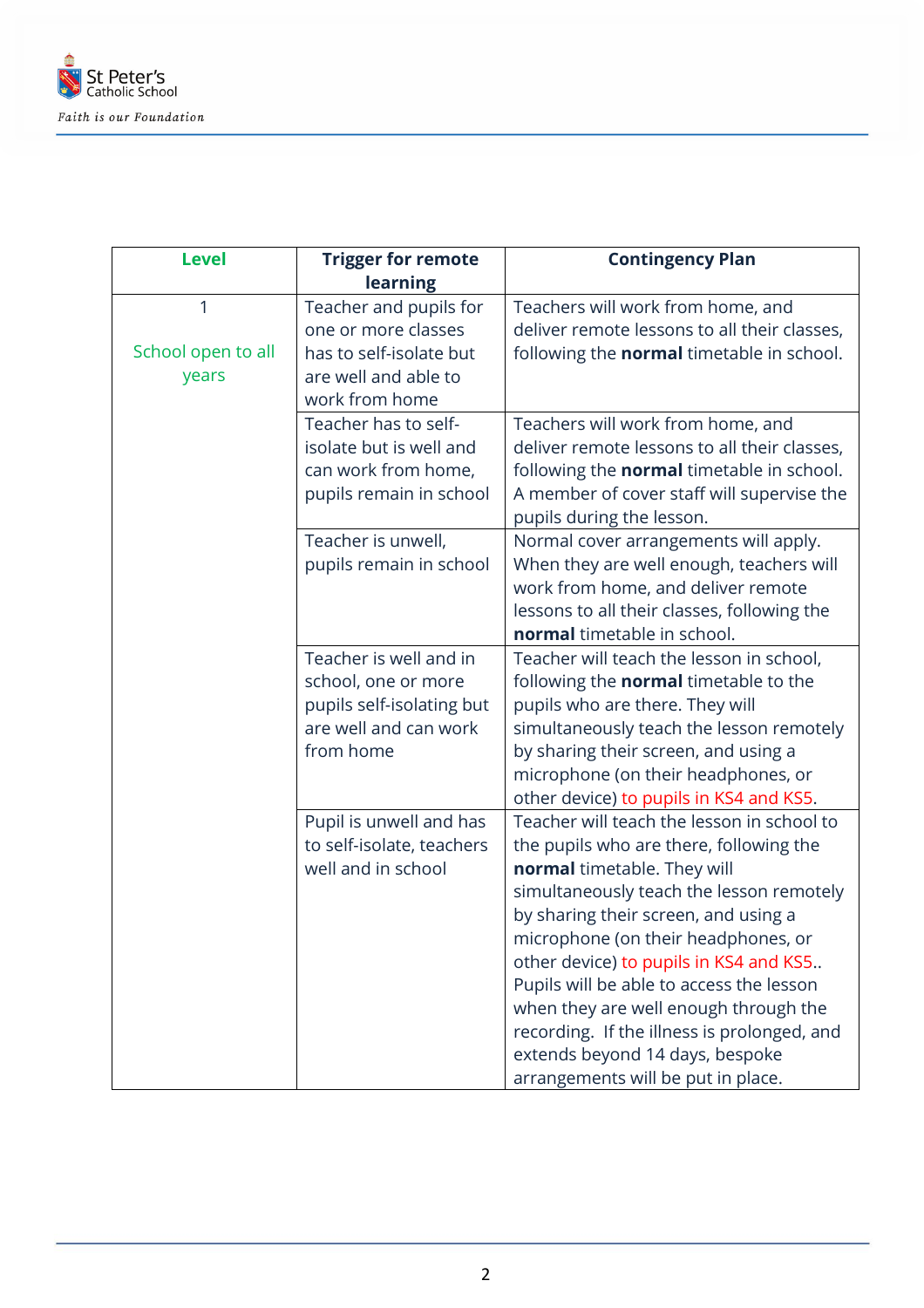

| <b>Level</b>                                              | <b>Trigger for remote</b><br>learning                                                      | <b>Contingency Plan</b>                                                                                                                                                                                                                                                                                                                                                                                                                                         |
|-----------------------------------------------------------|--------------------------------------------------------------------------------------------|-----------------------------------------------------------------------------------------------------------------------------------------------------------------------------------------------------------------------------------------------------------------------------------------------------------------------------------------------------------------------------------------------------------------------------------------------------------------|
|                                                           |                                                                                            |                                                                                                                                                                                                                                                                                                                                                                                                                                                                 |
| $\overline{2}$<br>Rota system where                       | Teacher is well and in<br>school                                                           | Teacher will teach the lesson in school,<br>following the normal timetable via<br>Microsoft Teams.                                                                                                                                                                                                                                                                                                                                                              |
| some pupils work<br>from home.                            | Teacher has to self-<br>isolate but is well and<br>can work from home<br>Teacher is unwell | Teacher will work from home, and deliver<br>remote lessons to all their classes,<br>following the normal timetable in school.<br>Cover arrangements will apply, a specialist<br>teacher from the same department will<br>deliver lessons remotely, following the<br>normal timetable. When they are well<br>enough, teachers will work from home,<br>and deliver remote lessons to all their<br>classes, following the normal timetable in                      |
| 3<br>DfE directed<br>attendance - just<br>key year groups | Teacher is well and in<br>school                                                           | school.<br>Teacher will teach face to face lessons to<br>key year groups, following the normal<br>timetable. Remote lessons will be taught<br>in school, following the normal timetable<br>via Microsoft Teams.                                                                                                                                                                                                                                                 |
|                                                           | Teacher has to self-<br>isolate but is well and<br>can work from home                      | Teacher will work from home, and deliver<br>remote lessons to key year groups,<br>following the normal timetable in school.<br>Normal cover arrangements will be in<br>place for face to face lessons, with cover<br>staff supervising key year group classes.<br>Remote lessons will be taught from home<br>to all other years, following the normal<br>timetable.                                                                                             |
|                                                           | Teacher is unwell                                                                          | Cover arrangements will apply, a specialist<br>teacher from the same department will<br>deliver lessons face to face to key year<br>groups, following the normal timetable. A<br>specialist teacher will deliver remote<br>lessons to all other years following the<br>normal timetable. When they are well<br>enough, teachers will work from home,<br>and deliver remote lessons to all their<br>classes, following the <b>normal</b> timetable in<br>school. |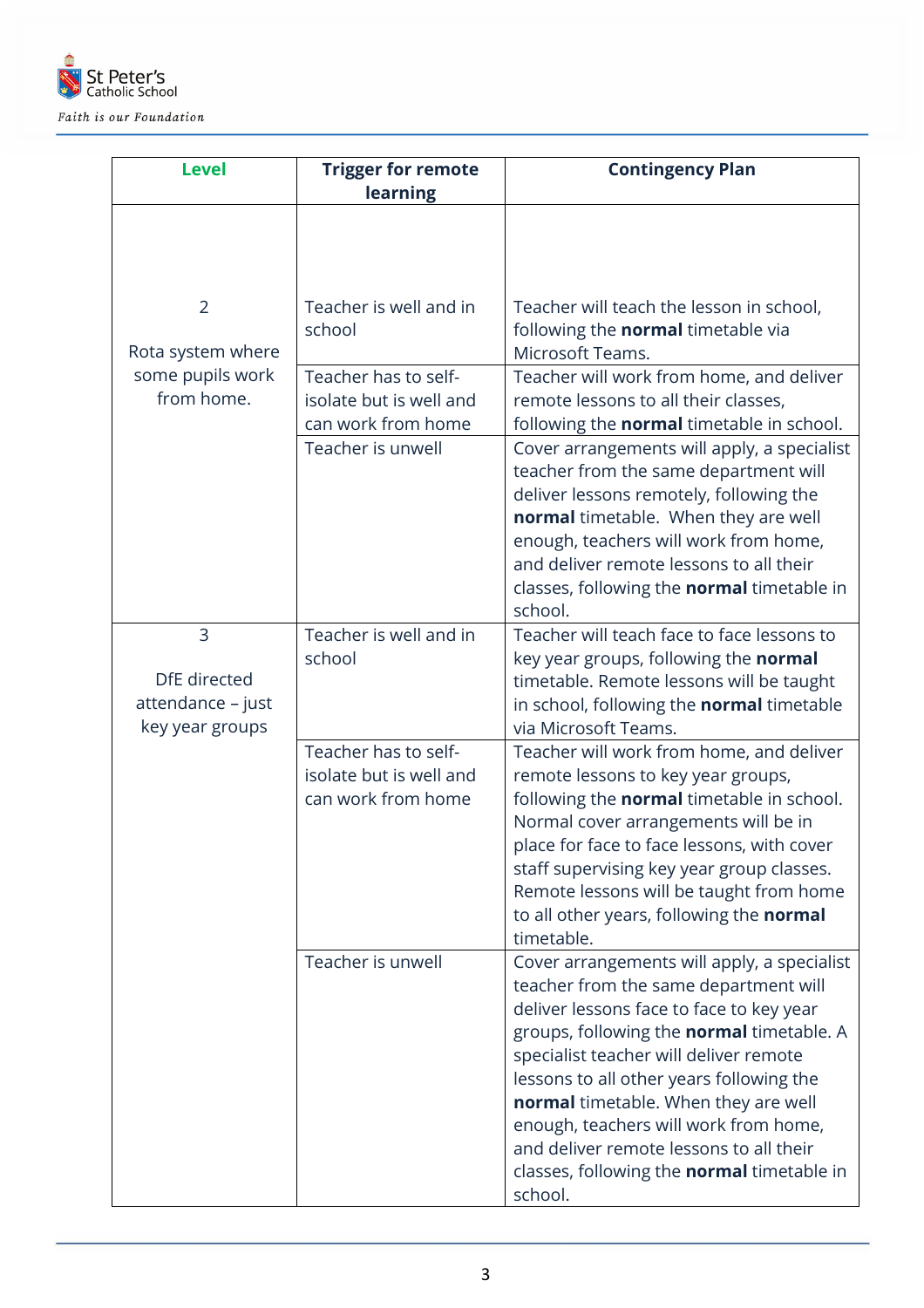

| <b>Level</b>       | <b>Trigger for remote</b> | <b>Contingency Plan</b>                           |
|--------------------|---------------------------|---------------------------------------------------|
|                    | learning                  |                                                   |
| 4                  | Teacher is well and in    | Teacher will teach face to face lessons to        |
|                    | school                    | VKWC, following an <b>adapted</b> timetable.      |
| Vulnerable and     |                           | Remote lessons will be taught in school,          |
| critical worker    |                           | following the normal timetable via                |
| children only will |                           | Microsoft Teams.                                  |
| attend             | Teacher has to self-      | Teacher will work from home, and deliver          |
|                    | isolate but is well and   | remote lessons to all year groups,                |
|                    | can work from home        | following the <b>normal</b> timetable in school.  |
|                    | Teacher is unwell         | Cover arrangements will apply, a specialist       |
|                    |                           | teacher from the same department will             |
|                    |                           | deliver lessons remotely, following the           |
|                    |                           | normal timetable. When they are well              |
|                    |                           | enough, teachers will work from home,             |
|                    |                           | and deliver remote lessons to all their           |
|                    |                           | classes, following the <b>normal</b> timetable in |
|                    |                           | school.                                           |

# **Arrangements by Curriculum Area Key Stage (updated 7-10-20) – [see separate](Remote%20Learning%20Arrangements%20by%20Key%20Stage%205-1-21.docx)  [document](Remote%20Learning%20Arrangements%20by%20Key%20Stage%205-1-21.docx)**

# **Expectations**

As the teachers and pupils will be following the 'normal' timetable remotely, it is expected teachers will monitor pupils' engagement with remote lessons and any homework set. They should continue to use PARS to set work remotely, and use the email system as a means of communication with pupils.

As far as possible, teachers should be working in line with the following policies:

- Teaching and Learning Policy
- Homework Policy
- Marking and Assessment Policy

#### **Pupils without access to remote lessons**

Teachers will provide printed resources, such as textbooks and workbooks, for pupils who don't have suitable online access, using the same system used when the school was partially closed. The list of pupils without remote access will be kept up to date and stored in the shared area.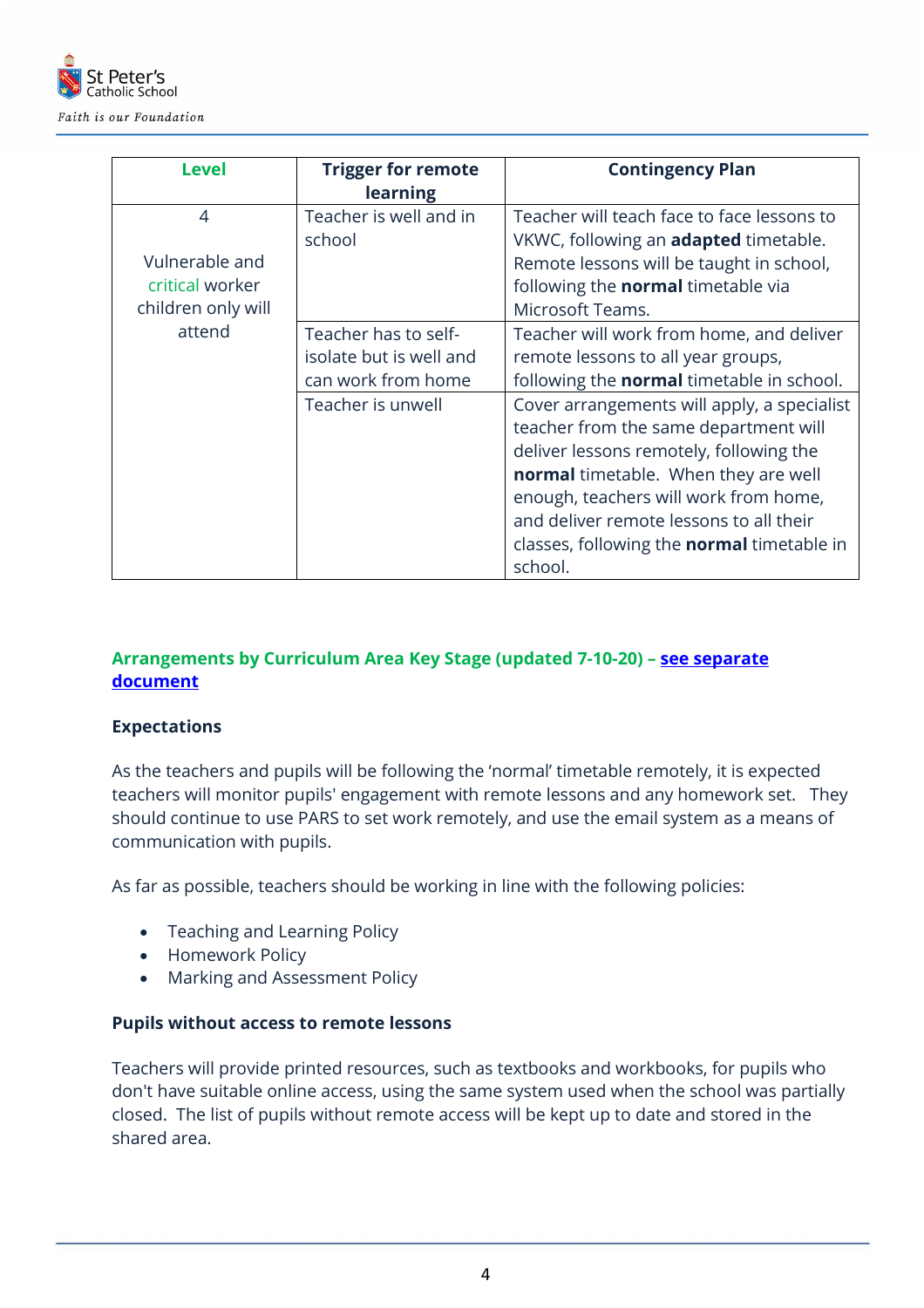

# **SEND**

Some pupils with SEND may not be able to access remote education without adult support, teachers should follow the advice on individual FASS documents, for each pupil.

# **Disadvantaged pupils**

A small number of pupils have been provided with laptops through the LA, via the [government](https://www.gov.uk/guidance/get-help-with-technology-for-remote-education-during-coronavirus-covid-19) scheme.

The DfE is also working to:

- Offer free access to **[BT WiFi hotspots](https://get-help-with-tech.education.gov.uk/about-bt-wifi)** for disadvantaged pupils
- Provide access to *[free additional data](https://get-help-with-tech.education.gov.uk/about-increasing-mobile-data)* for families who rely on a mobile internet connection

# **Online Support and Resources for Remote Learning**

[DfE approved COVID19 online resources](https://www.gov.uk/government/publications/coronavirus-covid-19-online-education-resources)

[Oak Academy](https://www.thenational.academy/2020-21-oak-curriculum)

#### **[BBC Bitesize](https://www.bbc.co.uk/bitesize)**

#### **Educational suppliers and publisher directories**

Publishers and suppliers can help schools make informed decisions about investing in digital or printed resources to support education. Teachers should also talk to their existing providers to determine what further services might be available. You can read further guidance on buying for [schools,](https://www.gov.uk/guidance/buying-for-schools/books-and-educational-resources) including how to save money and make the most of suppliers' services.

The following suppliers provide a wide range of support and resources:

- British [Educational](https://www.besa.org.uk/supplier-directory/) Suppliers Association (BESA) supplier directory ranges from curriculum content and publishing suppliers to equipment and training suppliers
- [EdTech](https://edtechimpact.com/) Impact helps schools find the best education technology (EdTech) for their needs
- **[LendED](https://www.lended.org.uk/)** helps schools search for and compare EdTech resources from trusted suppliers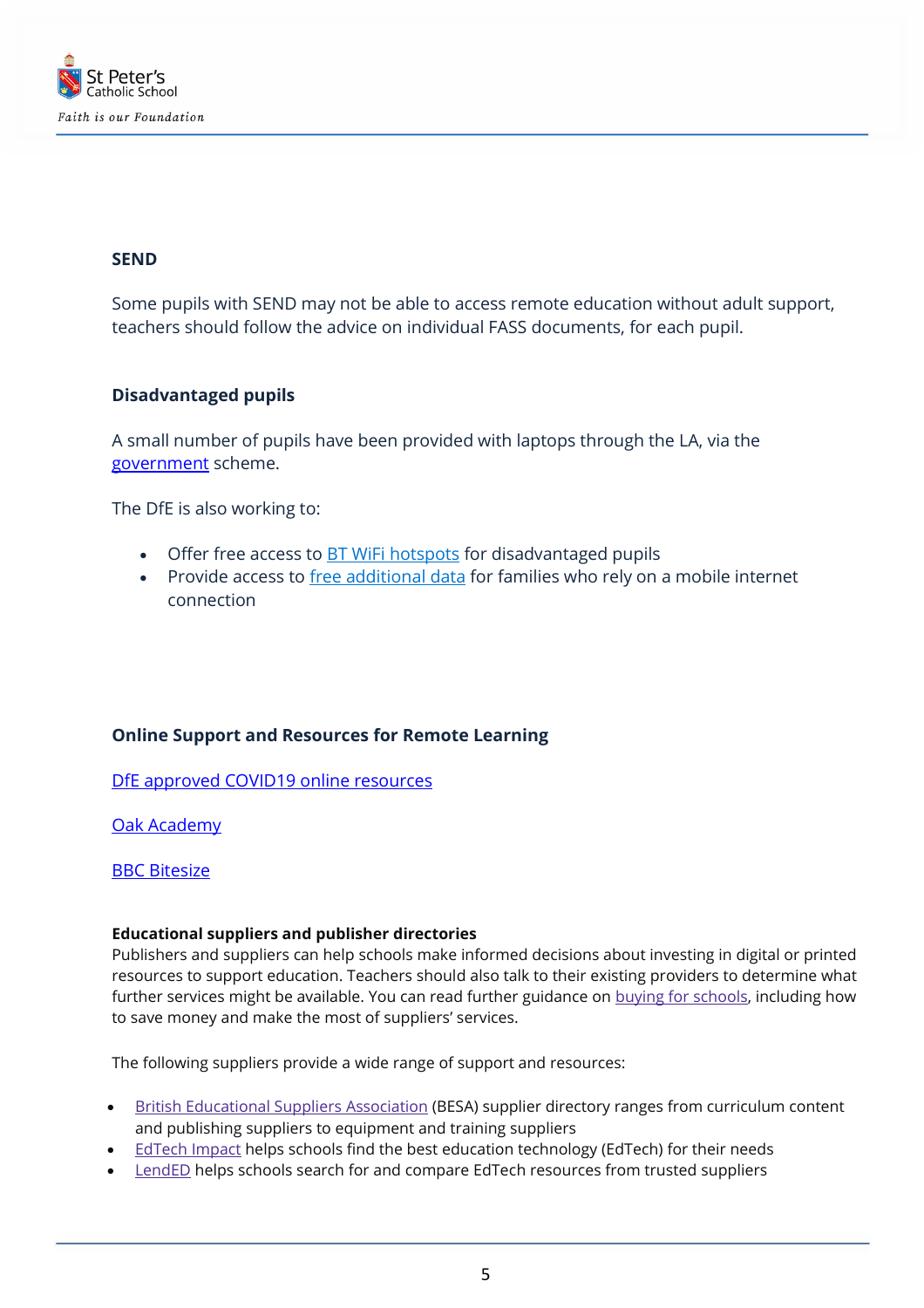

• Publishers [Association](https://www.publishers.org.uk/members/) (PA) represents publishing companies - their publishing directory includes profiles of all their members and associate members

#### **Subject associations**

The Council for Subject [Associations](https://www.subjectassociations.org.uk/cfsa-response-to-covid-19/) (CfSA) provides an inventory of each subject association's offering.

#### **Curriculum support**

The following list of subjects highlights the DfE-funded curriculum resources and initiatives which can support remote education.

#### **Secondary schools**

*Citizenship*

The [Deliberative](https://educateagainsthate.com/resources/the-deliberative-classroom/) Classroom is a project to support teachers to lead knowledge-based discussions and debates with students on topical issues relating to fundamental British values, citizenship and equality.

#### *Modern foreign languages*

The National Centre for [Excellence](https://ncelp.org/resources/) for Language Pedagogy (NCELP) works in partnership with university researchers, teacher educators, expert practitioners, and 18 specialist teachers in 9 leading schools across the country. These form language hubs to improve language curriculum design and pedagogy. Support includes professional development tools, teaching resources and workshops.

#### *Science*

Isaac [Physics](https://isaacphysics.org/) is an online platform that offers support and physics problem solving activities to students transitioning from GCSE to sixth-form college, and progressing to university. It also helps to reduce teacher workload.

[Institute](https://www.iop.org/education) of Physics provides free, bespoke support for teachers of physics to increase the take-up of A level physics, particularly by girls.

Science Learning [Partnerships](https://www.stem.org.uk/science-learning-partnerships) improve science teaching, including facilitating continuous professional development and providing support for schools to increase the take-up of GCSE triple science.

#### **All key stages**

#### *Computing*

Teach [Computing](https://teachcomputing.org/?gclid=CjwKCAjw1K75BRAEEiwAd41h1IZ2Rt-61VjxGJ0XDKnw1ft7lMNy5ZjCHYEfSCyJOEokALj28Fc09RoC8nAQAvD_BwE) helps you discover training, resources and guidance to support you in teaching computing with confidence. Computing hubs offer local, tailored support to schools and colleges to improve the teaching of computing and increase participation in computer science.

#### *Maths*

Advanced [Mathematics](https://amsp.org.uk/) Support Programme aims to increase participation and improve teaching in level 3 maths qualifications.

The National Centre for Excellence in the Teaching of [Mathematics](https://www.ncetm.org.uk/) provides materials and guidance to help schools adapt maths teaching for pupils being educated both remotely and in the classroom. [Maths](https://www.ncetm.org.uk/maths-hubs) Hubs bring together maths professionals in a collaborative national network of 40 hubs, each led locally by an outstanding school or college, to develop excellent practice.

#### *Music*

Music [Education](https://www.artscouncil.org.uk/music-education/music-education-hubs) Hubs bring together local authorities, schools and art, community or voluntary organisations to make sure all pupils have access to music education.